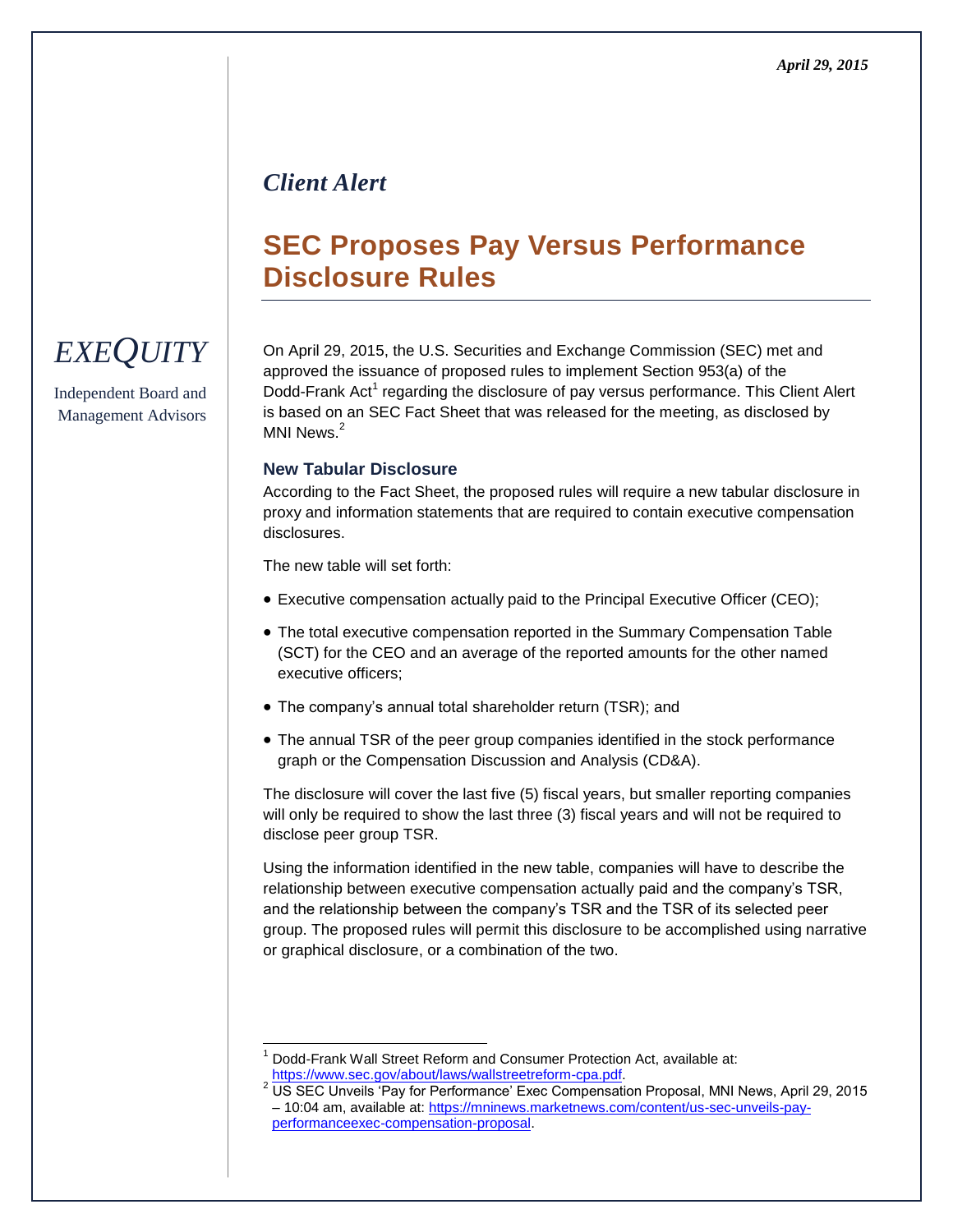#### **Executive Compensation Actually Paid**

Executive compensation actually paid will be determined using compensation that companies report in the SCT with adjustments relating to pension amounts and equity awards. Companies will be required to disclose what the actual adjustments were as well.

Pension amounts will be adjusted by deducting the change in pension value from the SCT and adding back the actuarially determined service cost for services rendered during the applicable year. Smaller reporting companies will not be required to make this adjustment.

Equity awards will be considered actually paid on the date of vesting and at fair value on that date, rather than fair value on the date of grant as required in the SCT. Both amounts will be disclosed in the new table. Finally, companies will be required to disclose the date of vesting valuation assumptions if they are materially different from those disclosed in their financial statements as of the date of grant.

#### **Companies Covered by Proposed Rules**

The proposed rules will apply to all public companies except foreign private issuers, registered investment companies, and emerging growth companies.

#### **Transition Period**

A phase-in of the requirements is proposed. Companies that are not smaller reporting companies will have to provide the tabular disclosure for three (3) years in the first proxy or information statement in which they provide this disclosure, adding another year of disclosure in each of the two (2) subsequent years until the new table covers a full five (5) year period.

Smaller reporting companies will initially provide two (2) years of information in the new table and add one (1) year in their subsequent annual filings until the new table covers a full three (3) year period.

#### **Next Steps**

The SEC approved the proposed rules at the April 29, 2015 meeting. The proposed rules will be published in the *Federal Register*. The comment period for the proposed rules will run for 60 days after publication in the *Federal Register* (so until early July). The SEC will then need to meet again to consider the comments and finalize the new disclosure rules, but it is possible that these rules could be in place for the 2016 proxy season.

Once the SEC has published the proposed rules, Exequity will review and provide additional information and insight to our clients.